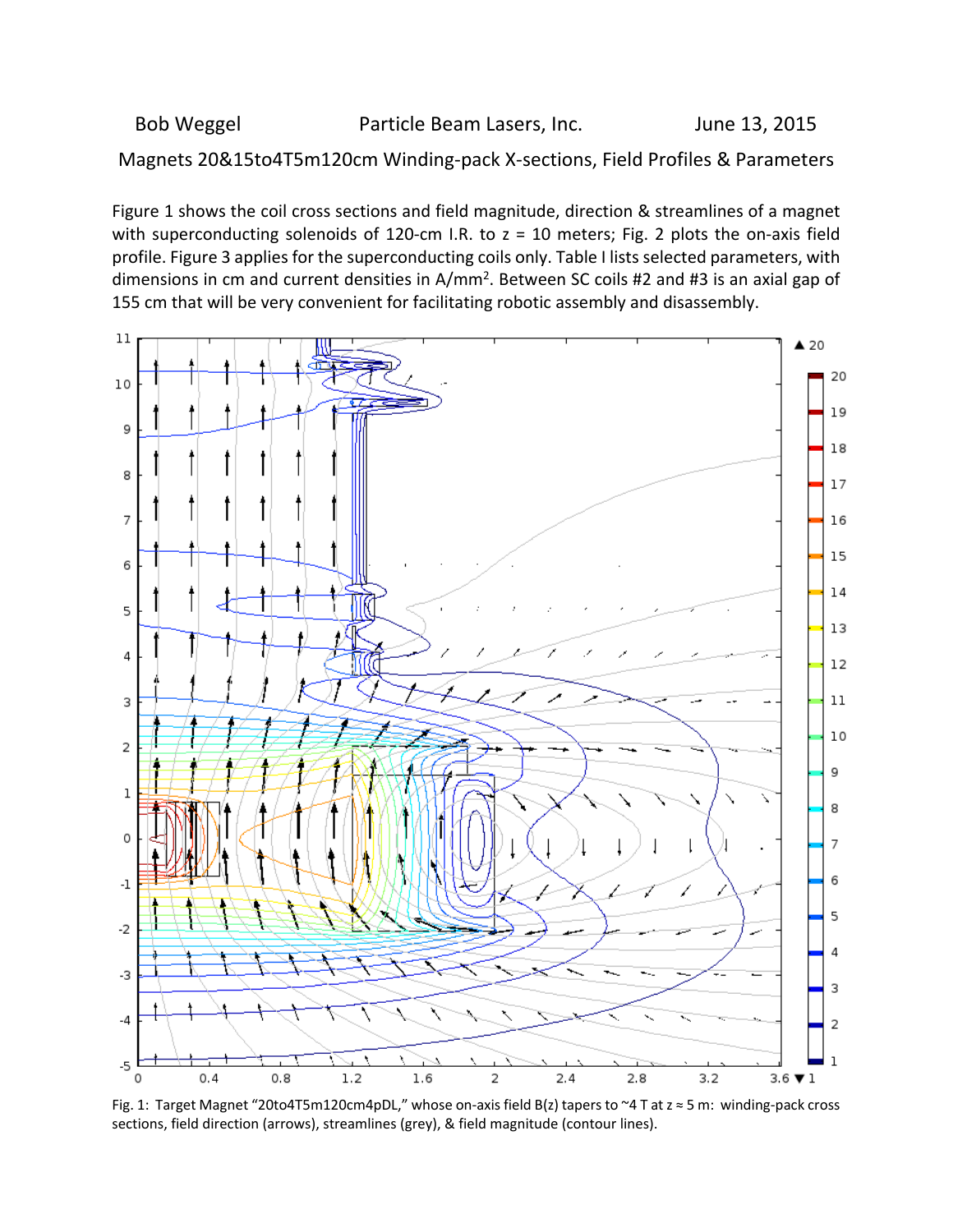

On-Axis Field Profiles of Components of Targetry Magnet 20to4T5m120cm4pDL



Fig. 2. On-axis field profile of Target Magnet 20to4T5m120cm4pDL; B = 4 T at 4.7 m, 4.24 T at 4 m, & 5.21 T at 3 m.